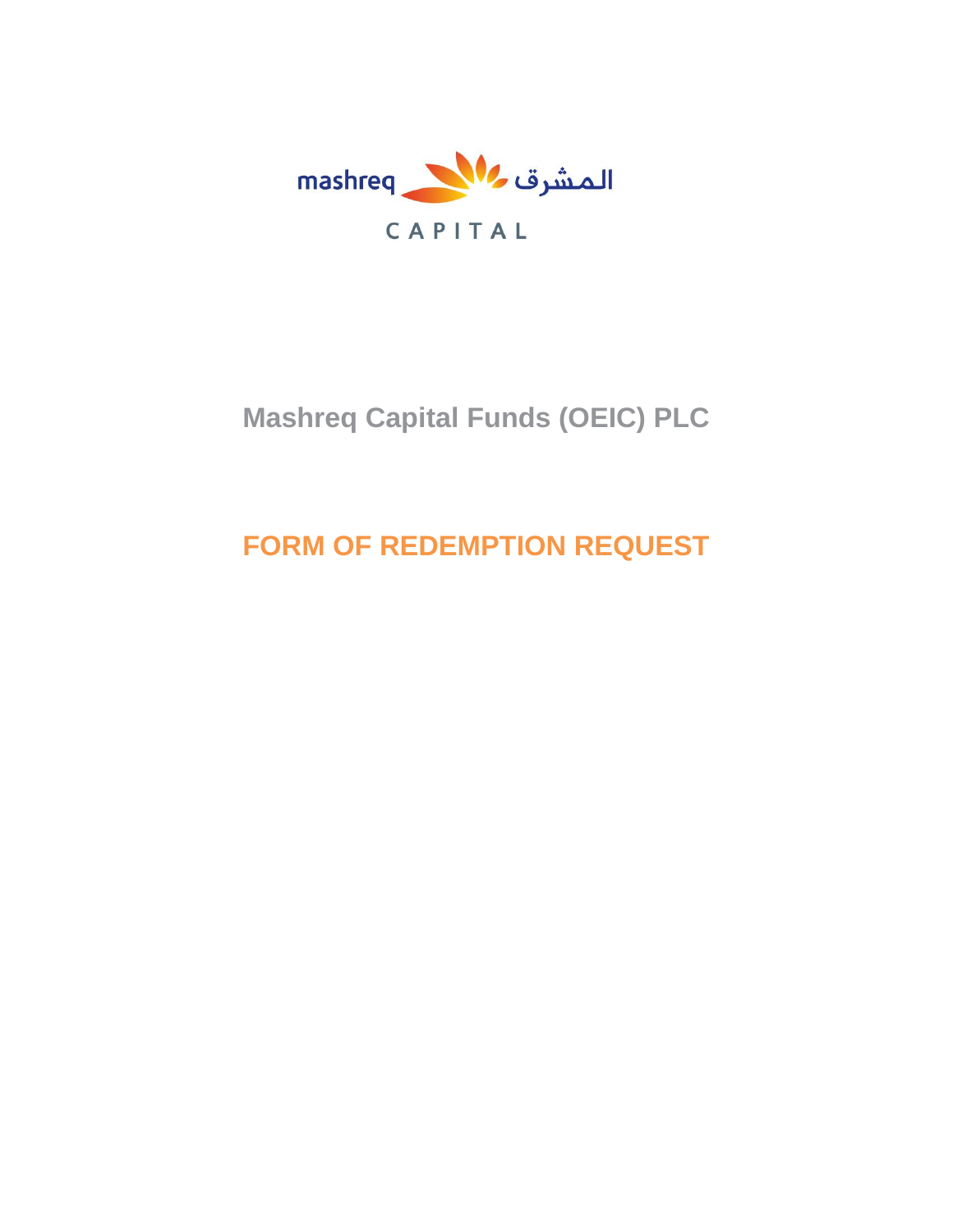### To: **Mashreq Capital (DIFC) Limited** Office 2803, Tower 2 Al Fattan Currency House, Level 28 DIFC, P.O. Box 1250, Dubai

I/We, the undersigned, refer to the Prospectus in respect of **Mashreq Capital Funds (OEIC) PLC** (the **"Fund"**) and to the Fund's articles of association (together the **"Fund Documents"**). Terms defined in the Fund Documents and not otherwise defined in this Redemption Request shall have the meaning ascribed thereto in the Fund Documents.

1. I/We, being the holder(s) of Shares in the Fund's sub-fund **Mashreq Global Conservative Fund** or the **Mashreq Global Balanced Fund** or the **Mashreq Global Growth** or the **Mashreq Alternative Opportunities Fund or Mashreq MENA Equity Fund or Mashreq MENA Fixed Income Fund** hereby irrevocably request the Fund to redeem the following Shares on the earliest Redemption Date on which it is able to do so in accordance with the terms and conditions contained in the Fund Documents

| [insert number] Class "GC A" Shares OR Class "GC A" Shares for an aggregate value of |                                                                                      |  |  |  |  |  |  |  |
|--------------------------------------------------------------------------------------|--------------------------------------------------------------------------------------|--|--|--|--|--|--|--|
| USD____________________ [insert amount]                                              |                                                                                      |  |  |  |  |  |  |  |
| OR                                                                                   |                                                                                      |  |  |  |  |  |  |  |
| [insert number] Class "GC B" Shares OR Class "GC B" Shares for an aggregate value of |                                                                                      |  |  |  |  |  |  |  |
| USD___________________ [insert amount]                                               |                                                                                      |  |  |  |  |  |  |  |
| OR                                                                                   |                                                                                      |  |  |  |  |  |  |  |
|                                                                                      | [insert number] Class "GC I" Shares OR Class "GC I" Shares for an aggregate value of |  |  |  |  |  |  |  |
| USD____________________ [insert amount]                                              |                                                                                      |  |  |  |  |  |  |  |
| OR                                                                                   |                                                                                      |  |  |  |  |  |  |  |
| [insert number] Class "GB A" Shares OR Class "GB A" Shares for an aggregate value of |                                                                                      |  |  |  |  |  |  |  |
| USD___________________ [insert amount]                                               |                                                                                      |  |  |  |  |  |  |  |
| OR                                                                                   |                                                                                      |  |  |  |  |  |  |  |
| [insert number] Class "GB B" Shares OR Class "GB B" Shares for an aggregate value of |                                                                                      |  |  |  |  |  |  |  |
| USD_____________________ [insert amount]                                             |                                                                                      |  |  |  |  |  |  |  |
| OR                                                                                   |                                                                                      |  |  |  |  |  |  |  |
| [insert number] Class "GB C" Shares OR Class "GB C" Shares for an aggregate value of |                                                                                      |  |  |  |  |  |  |  |
| USD____________________ [insert amount]                                              |                                                                                      |  |  |  |  |  |  |  |
| <b>OR</b>                                                                            |                                                                                      |  |  |  |  |  |  |  |
| [insert number] Class "GB I" Shares OR Class "GB I" Shares for an aggregate value of |                                                                                      |  |  |  |  |  |  |  |
| USD____________________ [insert amount]                                              |                                                                                      |  |  |  |  |  |  |  |
| <b>OR</b>                                                                            |                                                                                      |  |  |  |  |  |  |  |
| [insert number] Class "GG A" Shares OR Class "GG A" Shares for an aggregate value of |                                                                                      |  |  |  |  |  |  |  |
| USD____________________ [insert amount]                                              |                                                                                      |  |  |  |  |  |  |  |
| <b>OR</b>                                                                            |                                                                                      |  |  |  |  |  |  |  |
| [insert number] Class "GG I" Shares OR Class "GG I" Shares for an aggregate value of |                                                                                      |  |  |  |  |  |  |  |
| USD [insert amount]                                                                  |                                                                                      |  |  |  |  |  |  |  |
|                                                                                      |                                                                                      |  |  |  |  |  |  |  |
| OR                                                                                   |                                                                                      |  |  |  |  |  |  |  |
| [insert number] Class "AO A" Shares OR Class "AO A" Shares for an aggregate value of |                                                                                      |  |  |  |  |  |  |  |
| USD____________________ [insert amount]                                              |                                                                                      |  |  |  |  |  |  |  |
|                                                                                      |                                                                                      |  |  |  |  |  |  |  |

**OR**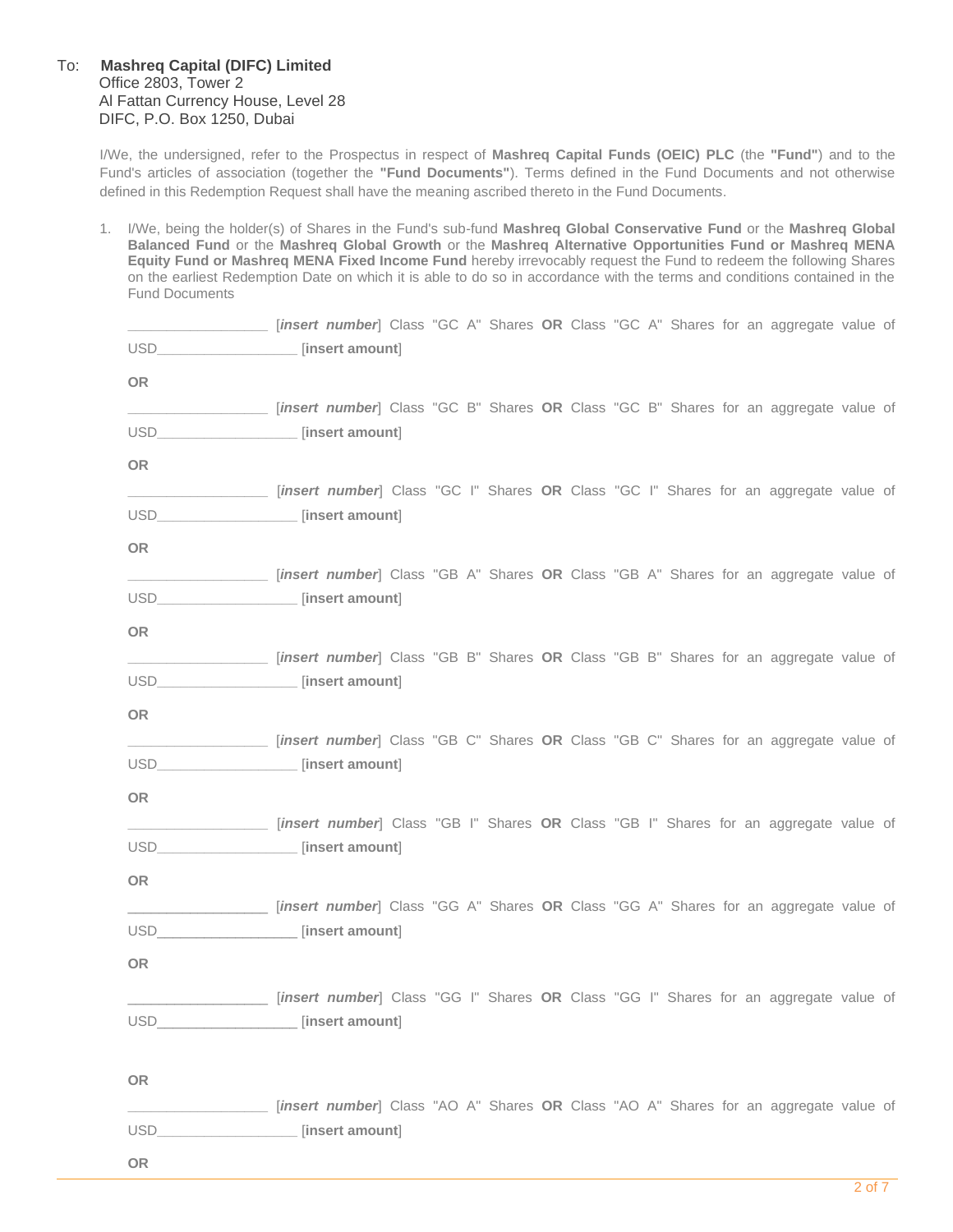|           | [insert number] Class "AO B" Shares OR Class "AO B" Shares for an aggregate value of<br>USD____________________ [insert amount]           |
|-----------|-------------------------------------------------------------------------------------------------------------------------------------------|
| <b>OR</b> |                                                                                                                                           |
|           | [insert number] Class "ME AA USD" Shares OR Class "ME AA USD" Shares for an aggregate                                                     |
|           | value of USD__________________ [insert amount]                                                                                            |
| <b>OR</b> |                                                                                                                                           |
|           | [insert number] Class "ME AA AED" Shares OR Class "ME AA AED" Shares for an aggregate                                                     |
|           | value of AED__________________ [insert amount]                                                                                            |
| OR        |                                                                                                                                           |
|           | [insert number] Class "ME BA USD" Shares OR Class "ME BA USD" Shares for an aggregate<br>value of USD__________________ [insert amount]   |
| <b>OR</b> |                                                                                                                                           |
|           | [insert number] Class "ME BI USD" Shares OR Class "ME BI USD" Shares for an aggregate value                                               |
|           | of USD__________________ [insert amount]                                                                                                  |
| <b>OR</b> |                                                                                                                                           |
|           | [insert number] Class "ME BA AED" Shares OR Class "ME BI AED" Shares for an aggregate value                                               |
|           | of AED___________________ [insert amount]                                                                                                 |
| <b>OR</b> |                                                                                                                                           |
|           | [insert number] Class "ME BI AED" Shares OR Class "ME BI AED" Shares for an aggregate value                                               |
|           | of AED___________________ [insert amount]                                                                                                 |
| <b>OR</b> |                                                                                                                                           |
|           | [insert number] Class "MFI AA USD" Shares OR Class "MFI AA USD" Shares for an aggregate                                                   |
|           | value of USD [insert amount]                                                                                                              |
| <b>OR</b> |                                                                                                                                           |
|           | [insert number] Class "MFI AA AED" Shares OR Class "MFI AA AED" Shares for an aggregate<br>value of AED__________________ [insert amount] |
|           |                                                                                                                                           |
| <b>OR</b> | [insert number] Class "MFI BA USD" Shares OR Class "MFI BA USD" Shares for an aggregate                                                   |
|           | value of USD_____________________ [insert amount]                                                                                         |
| <b>OR</b> |                                                                                                                                           |
|           | [insert number] Class "MFI BI USD" Shares OR Class "MFI BI USD" Shares for an aggregate value                                             |
|           | of USD_________________ [insert amount]                                                                                                   |
| <b>OR</b> |                                                                                                                                           |
|           | [insert number] Class "MFI BA AED" Shares OR Class "MFI BA AED" Shares for an aggregate                                                   |
|           | value of AED__________________ [insert amount]                                                                                            |
| <b>OR</b> |                                                                                                                                           |
|           | [insert number] Class "MFI BI AED" Shares OR Class "MFI BI AED" Shares for an aggregate value                                             |
|           | of AED____________________ [insert amount]                                                                                                |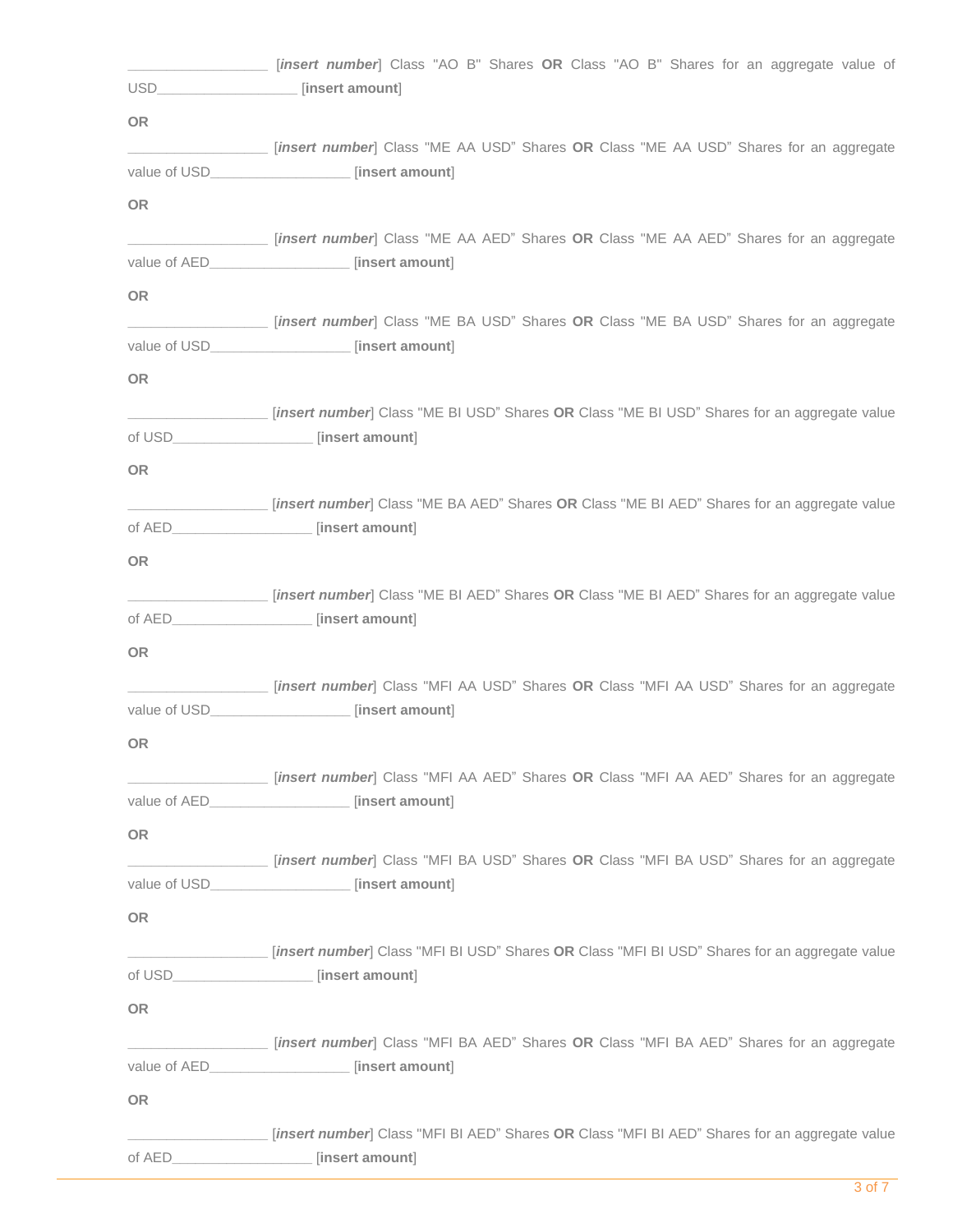**\_\_\_\_\_\_\_\_\_\_\_\_\_\_\_\_\_\_** [*insert number*] Class "MFI CA USD" Shares **OR** Class "MFI CA USD" Shares for an aggregate

value of USD**\_\_\_\_\_\_\_\_\_\_\_\_\_\_\_\_\_\_** [**insert amount**]

I/We acknowledge that only whole (no fractional) Class "GC A" Shares, Class "GC B" Shares, Class "GC I" Shares, Class "GB A" Shares, Class "GB B" Shares, Class "GB C" Shares, Class "GB I" Shares, Class "GG A" Shares, Class "GG I" Shares, Class "AO A" Shares, Class "AO B" Shares, Class "ME AA USD" Shares, Class "ME AA AED" Shares, Class "ME BA USD" Shares, Class "ME BI USD" Shares, Class "ME BA AED" Shares, Class "ME BI AED" Shares, Class "MFI AA USD" Shares, Class "MFI AA AED" Shares, Class "MFI BA USD" Shares, Class "MFI BI USD" Shares, Class "MFI BA AED" Shares, Class "MFI BI AED" Shares and Class "MFI CA USD" Shares will be redeemed by the Fund and that accordingly the redemption amount paid to us by the Fund may be higher than the amount requested above.

- 2. I/We hereby request that the redemption amount be paid to me/us  $\Box$  by electronic transfer (net of the electronic transfer fee) to the account instructed by me/us below in United States Dollars [check the appropriate box].
- 3. I/We hereby request that the redemption amount be paid to me/us  $\Box$  by electronic transfer (net of the electronic transfer fee) to the account instructed by me/us below in United Arab Emirates Dirhams (AED) [check the appropriate box].

I/We acknowledge that if the bank account instructions or the address (as applicable) specified below is different from that recorded in the Shareholder Register, you may request further documentation or evidence from me/us to confirm the bank account or the payment address details and that the payment of the redemption proceeds to such account or address is subject to approval by the Fund and the Registrar and Transfer Agent.

- 4. I/We hereby confirm that:
	- (a) I/we am/are the sole legal and beneficial owner(s) of the Shares referred to above; and
	- (b) following the redemption of the Shares referred to above, I/we shall not be in breach of the minimum holding requirements for the **Mashreq Global Conservative Fund** or the **Mashreq Global Balanced Fund** or the **Mashreq Global Growth** or the **Mashreq Alternative Opportunities Fund or Mashreq MENA Equity Fund or Mashreq MENA Fixed Income Fund** Sub-Fund set out in the Fund Documents. I/We further confirm that if, following the requested redemption I/we will hold Shares in the **Mashreq Global Conservative Fund** or the **Mashreq Global Balanced Fund** or the **Mashreq Global Growth** or the **Mashreq Alternative Opportunities Fund or Mashreq MENA Equity Fund or Mashreq MENA Fixed Income Fund** Sub-Fund worth less than the minimum holding required in the Prospectus, I/we will be deemed to have requested the redemption of all my/our Shares in the **Mashreq Global Conservative Fund** or the **Mashreq Global Balanced Fund** or the **Mashreq Global Growth** or the **Mashreq Alternative Opportunities Fund or Mashreq MENA Equity Fund or Mashreq MENA Fixed Income Fund** Sub-Fund.

This Redemption Request shall be governed by and construed in accordance with the laws of the DIFC.

SIGNED by …………………………………….

for and on behalf of (if applicable)

……………………………………………………………

|--|--|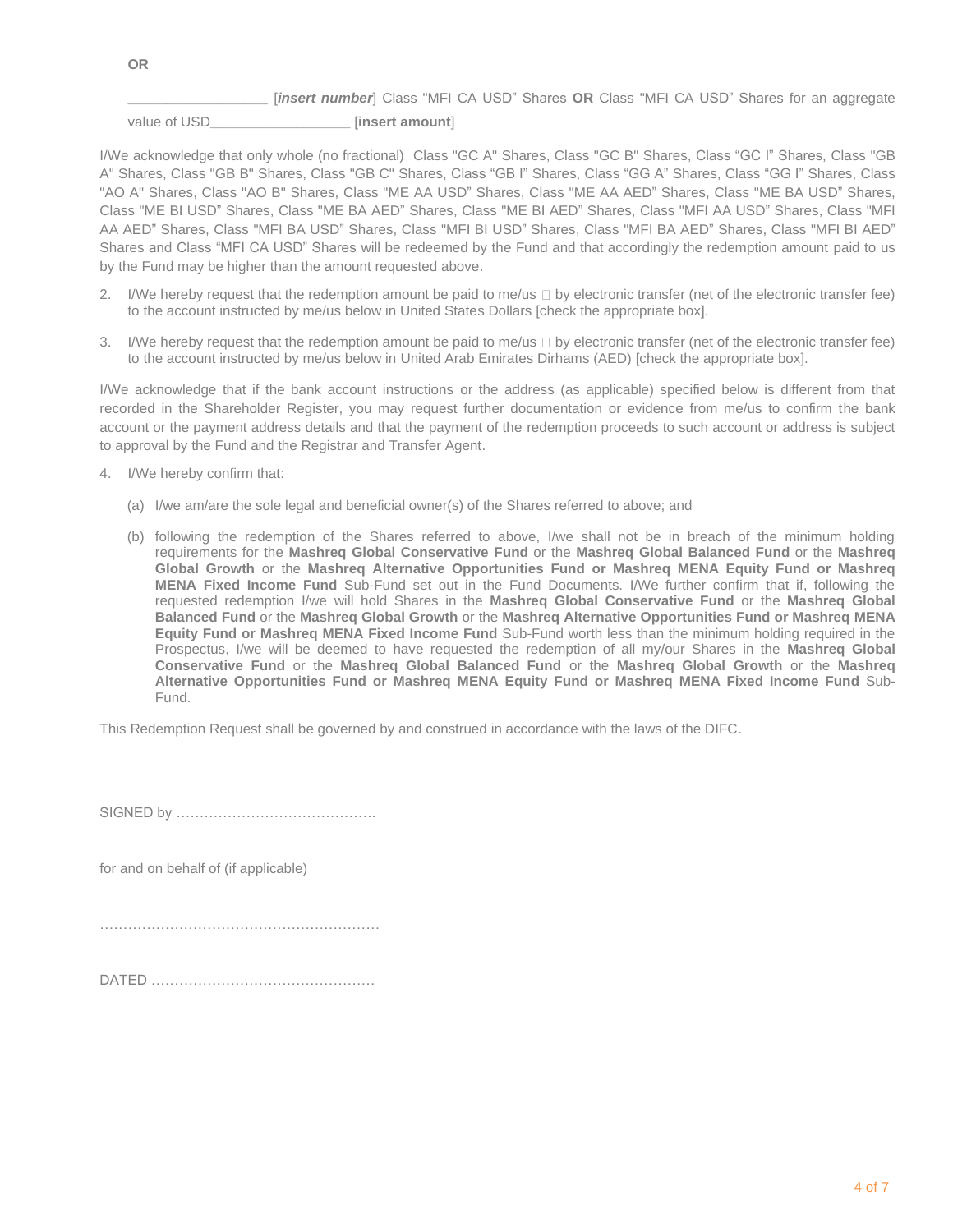| Full name of Shareholder        | <u> 1989 - Jan Sterlinger, fransk politiker (d. 1989)</u>                                                                                                                                                                                                                                                                                                                                       |
|---------------------------------|-------------------------------------------------------------------------------------------------------------------------------------------------------------------------------------------------------------------------------------------------------------------------------------------------------------------------------------------------------------------------------------------------|
| Bank account of the Shareholder | $\frac{1}{2} \left( \frac{1}{2} \frac{1}{2} \left( \frac{1}{2} \frac{1}{2} \frac{1}{2} \frac{1}{2} \frac{1}{2} \frac{1}{2} \frac{1}{2} \frac{1}{2} \frac{1}{2} \frac{1}{2} \frac{1}{2} \frac{1}{2} \frac{1}{2} \frac{1}{2} \frac{1}{2} \frac{1}{2} \frac{1}{2} \frac{1}{2} \frac{1}{2} \frac{1}{2} \frac{1}{2} \frac{1}{2} \frac{1}{2} \frac{1}{2} \frac{1}{2} \frac{1}{2} \frac{1}{2} \frac{1$ |
| <b>Bank Name</b>                | <u> 1986 - Johann John Stein, fransk politiker (d. 1988)</u>                                                                                                                                                                                                                                                                                                                                    |
| <b>Bank Address</b>             | <u> 1980 - Jan Samuel Barbara, martin a shekara tsara 1980 - An tsara 1980 - An tsara 1980 - An tsara 1980 - An t</u>                                                                                                                                                                                                                                                                           |
| <b>Bank SWIFT</b>               | <u> 1986 - Jan Sterne Sterne Sterne Sterne Sterne Sterne Sterne Sterne Sterne Sterne Sterne Sterne Sterne Sterne S</u>                                                                                                                                                                                                                                                                          |
| <b>Bank Account Number</b>      | 1. 이 사이 시간 사이 시간 사이에 대한 사이에 대한 사이에 대한 사이를 하고 있다.                                                                                                                                                                                                                                                                                                                                                |
| Address of the Shareholder      | <u> 1989 - Johann John Stein, fransk politiker (d. 1989)</u>                                                                                                                                                                                                                                                                                                                                    |
|                                 |                                                                                                                                                                                                                                                                                                                                                                                                 |
|                                 |                                                                                                                                                                                                                                                                                                                                                                                                 |

# FOR INTERNAL USE ONLY

| ORGANISATION                                                                                                   | <u> 1990 - Jan James Sandarík (f. 1980)</u>                                                                          |  |  |  |  |
|----------------------------------------------------------------------------------------------------------------|----------------------------------------------------------------------------------------------------------------------|--|--|--|--|
| <b>RM's TELEPHONE</b>                                                                                          | <u> 1986 - Jan Alexandri, politik eta politik eta politik eta politik eta politik eta politik eta politik eta po</u> |  |  |  |  |
|                                                                                                                |                                                                                                                      |  |  |  |  |
| INVESTMENT SERIES ACCOUNT NUMBER: UNIVERSITY OF A SERIES ACCOUNT NUMBER OF A SERIES AND THE SERIES OF A SERIES |                                                                                                                      |  |  |  |  |
| <b>MISCELLANEOUS</b>                                                                                           | <u> 1986 - Johann John Stein, markin fan it ferstjer fan de ferstjer fan it ferstjer fan it ferstjer fan it fers</u> |  |  |  |  |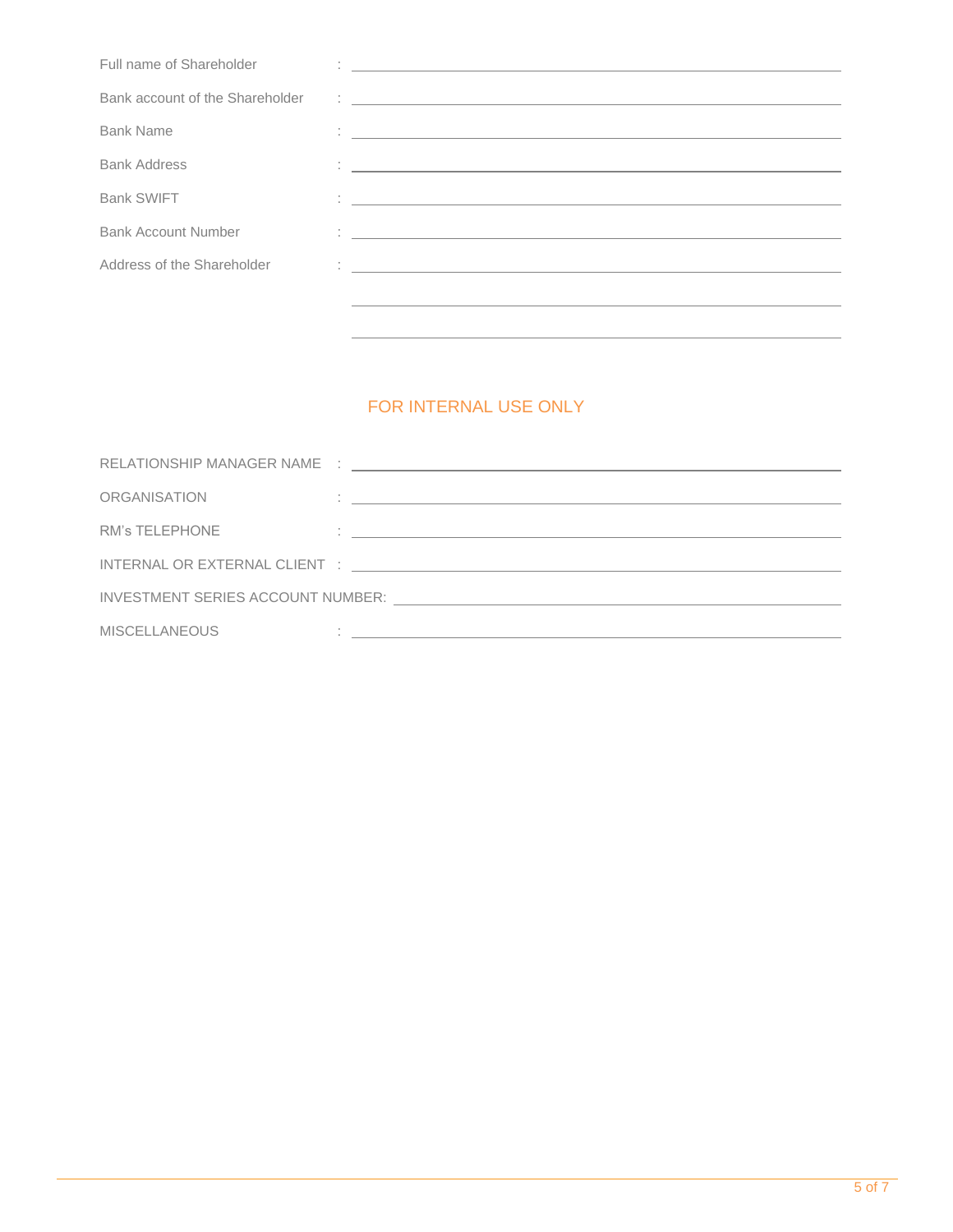#### Redemption Rights

Subject to the restrictions provided in this Prospectus and the relevant Annex, the Fund Manager may redeem Shares in accordance with the terms of the relevant Annex or any Shareholder may apply for the redemption of some or all of his Shares or of a fixed amount. Shares will be redeemed at the Redemption Price i.e. the Net Asset Value per Share determined as at the Redemption Date less any Redemption Costs and Expenses and Dilution Levy if applied. If the value of a Shareholder's holding on the relevant Redemption Date is less than the fixed amount which the Shareholder has applied to redeem, the Shareholder will be deemed to have requested the redemption of all of his Shares.

#### Prior Notice Requirements

The Fund Manager may in its discretion refuse to accept any Redemption Request received after the first day of any prior notice period specified in the relevant Annex.

#### Minimum Holding Period

The Fund Manager may in its discretion determine that no Redemption Request will be accepted before the expiration of a minimum holding period specified in the relevant Annex. The Fund Manager may, subject to observing the principle of equal treatment of Shareholders, waive or reduce any minimum holding period requirement at any time in their discretion or if required by applicable law or regulation.

#### Minimum Holding Amount

If as a result of a Redemption Request, the value of a Shareholder's holding would become less than the minimum holding amount specified in the relevant Annex, the Fund Manager may decide to compulsorily redeem all Shares from that Shareholder. Before any such compulsory redemption, each Shareholder concerned will receive one month's prior notice to increase his holding above the applicable minimum holding amount at the applicable Net Asset Value per Share.

#### Redemption Price per Share

Shares may not be redeemed during any Initial Offer Period. After any Initial Offer Period, the Redemption Price per Share of each Class is the Net Asset Value per Share of the relevant Sub-Fund and Share Class determined as at the Redemption Date, reduced by any applicable Redemption Costs and Expenses and Dilution Levy if applied.

#### Payment of Redemption Proceeds

Redemption proceeds are paid in the base currency of the relevant Sub-Fund or Class. Unless otherwise provided in the relevant Annex, the net redemption proceeds will be paid as soon as reasonably practicable and normally within five Business Days after the relevant Net Asset Value per Share as at the relevant Redemption Date has been calculated and is available and the original Redemption Request has been received by the Fund Manager. Redemption proceeds will only be paid in favour of the relevant Shareholder and will be paid by electronic transfer (net of the electronic transfer fee) to the account instructed by that Shareholder.

Whilst the Fund intends to make all redemptions in cash, if requested by a Shareholder, redemptions may be made in kind (in specie) at the discretion of the Fund Manager. In order to satisfy payment of the redemption proceeds to such Shareholder in kind, the Fund Manager will allocate to the Shareholder investments from the portfolio of assets of the relevant Sub-Fund equal to the value of the Shares to be redeemed. The nature and type of assets to be transferred in such case shall be determined on a fair and reasonable basis and without prejudicing the interests of the other Shareholders. The valuation used shall be determined in accordance with the rules and principles set out in the "Net Asset Value" section of this Prospectus, and shall be confirmed by a special report of the Registered Auditor. The costs of any such redemptions in kind shall be borne by the redeeming Shareholder.

#### Compulsory Redemption of Shares

If the Fund Manager becomes aware that a Shareholder of record is holding Shares for the account of a person who does not meet the Shareholder eligibility requirements specified in "Subscription For Shares" above and in the relevant Annex, or is holding Shares in breach of any law or regulation or otherwise in circumstances having, or which may have, adverse regulatory, tax or fiscal consequences for the Fund or a Sub-Fund or a majority of its Shareholders, or otherwise be detrimental to the interests of the Fund or a Sub-Fund or a majority of its Shareholders, the Fund Manager may compulsorily redeem such Shares in accordance with the provisions of the Articles of Association at the prevailing Redemption Price of the relevant Sub-Fund. Shareholders are required to notify the Fund and the Registrar and Transfer Agent immediately if they cease to meet the Shareholder eligibility requirements specified in "Subscription For Shares" above or in the relevant Annex, or hold Shares in breach of any law or regulation or otherwise in circumstances having, or which may have, adverse regulatory, tax or fiscal consequences for the Fund or a majority of its Shareholders or be detrimental to the interests of the Fund or a majority of its Shareholders.